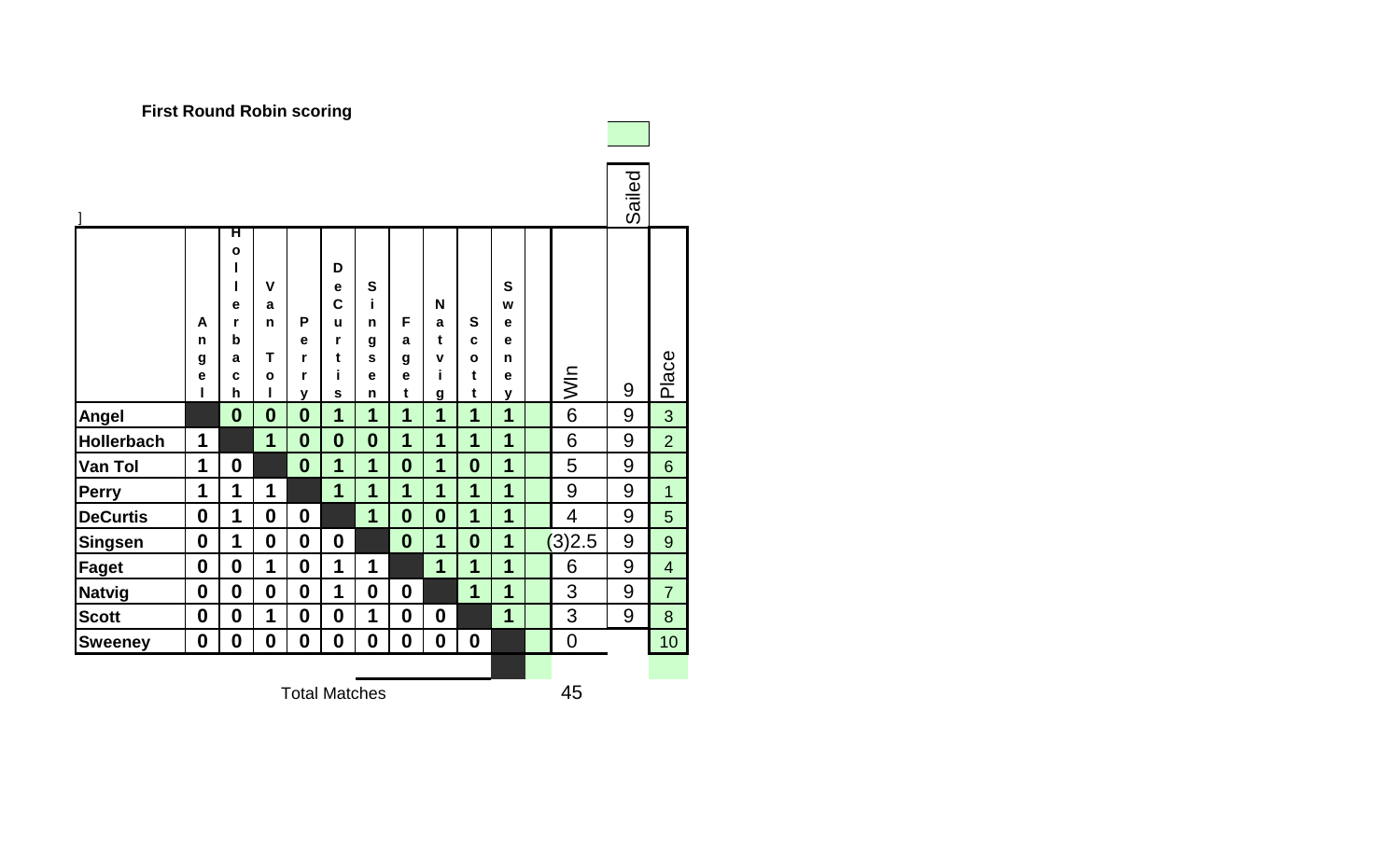## **Semi Finals**

|       |                    | Flight 1       |              |         |          |       |                |                    |              |                      |
|-------|--------------------|----------------|--------------|---------|----------|-------|----------------|--------------------|--------------|----------------------|
| Match | <b>Boats</b>       | <b>Blue</b>    | <b>Boats</b> | Yellow  |          | Match | <b>Boats</b>   | <b>Blue</b>        | <b>Boats</b> | Yellow               |
|       | $\overline{0}$     | Hollerbach     |              | Perry   | $SF - 2$ |       | $\mathbf 0$    | Perry              |              | Hollerbach           |
|       | $\overline{0}$     | Faget          |              | Angel   | $SF - 1$ | 2     | $\mathbf 0$    | Angel              |              | Faget                |
|       |                    |                |              |         |          |       |                |                    |              |                      |
|       |                    |                |              |         |          |       |                |                    |              |                      |
|       |                    |                |              | Fligt 3 |          |       |                |                    |              |                      |
| Match | <b>Boats</b>       | <b>Blue</b>    | <b>Boats</b> | Yellow  |          |       |                |                    |              |                      |
|       | $\overline{0}$     | Hollerbach     |              | Perry   | $SF - 2$ |       |                |                    |              |                      |
| ◠     | $\overline{0}$     | Faget          |              | Angel   | $SF - 1$ |       |                |                    |              |                      |
|       |                    |                |              |         |          |       |                |                    |              |                      |
|       |                    | <b>Scoring</b> |              |         |          |       |                |                    |              |                      |
|       |                    | Name           |              | Win     | Place    |       |                | Ranking            |              | <b>Boats Drawing</b> |
|       | Dave Perry         |                |              | 2       | finals   |       |                | <b>Dave Perry</b>  |              |                      |
|       | <b>Brian Angel</b> |                |              | $\sim$  | finals   |       | $\overline{2}$ | <b>Brian Angel</b> |              |                      |
|       | Nathan Hollerbach  |                |              |         | Petit    |       | 3              | Nathan Hollerbach  |              |                      |
|       | <b>Benz Faget</b>  |                |              |         | Petit    |       | 4              | <b>Benz Faget</b>  |              |                      |
|       |                    |                |              |         |          |       |                |                    |              |                      |

**Flight 4** 

| <b>Pairing for Finals and Petits.</b><br>Match 1 Petits, Match 2 Finals |              |             |              |                           |  |  |  |
|-------------------------------------------------------------------------|--------------|-------------|--------------|---------------------------|--|--|--|
| Flight 1                                                                |              |             |              |                           |  |  |  |
| <b>Match</b>                                                            | <b>Boats</b> | <b>Blue</b> | <b>Boats</b> | Yellow                    |  |  |  |
| 1                                                                       | O            | Faget       |              | Hollerbach                |  |  |  |
| $\mathbf{2}$                                                            | 0            | Angel       | 1            | Perry                     |  |  |  |
|                                                                         |              |             |              |                           |  |  |  |
|                                                                         |              |             |              |                           |  |  |  |
|                                                                         | <b>Boats</b> | <b>Blue</b> | <b>Boats</b> | Flight 2<br><b>Yellow</b> |  |  |  |
|                                                                         | Ő            | Hollerbach  |              | Faget                     |  |  |  |
| $\mathbf{2}$                                                            | 0            | Perry       | 1            | Angel                     |  |  |  |
| <b>Match</b>                                                            |              |             |              | Flight 3                  |  |  |  |
| <b>Match</b>                                                            | <b>Boats</b> | <b>Blue</b> | <b>Boats</b> | <b>Yellow</b>             |  |  |  |
|                                                                         | O            | Faget       | 1            | Hollerbach                |  |  |  |

|                         | <b>USMRC 2006</b><br><b>Fort Worth Boat Club Fort Worth TX</b> |                       |
|-------------------------|----------------------------------------------------------------|-----------------------|
|                         | <b>Dave Perry</b>                                              | <b>Pequot YC</b>      |
| $\frac{1}{2}$ 3 4 5 6 7 | <b>Brian Angel</b>                                             | <b>King Harbor YC</b> |
|                         | <b>Nathan Hollerbach</b>                                       | <b>Bayview YC</b>     |
|                         | Benz Faget                                                     | New Orleans YC        |
|                         | <b>Scott DeCurtis</b>                                          | King Harbor YC        |
|                         | Chris Van Tol                                                  | <b>Bayview YC</b>     |
|                         | <b>Steven Natvig</b>                                           | King Harbor YC        |
|                         | <b>Jake Scott</b>                                              | <u>Rush Creek YC</u>  |

**Finals Standings**